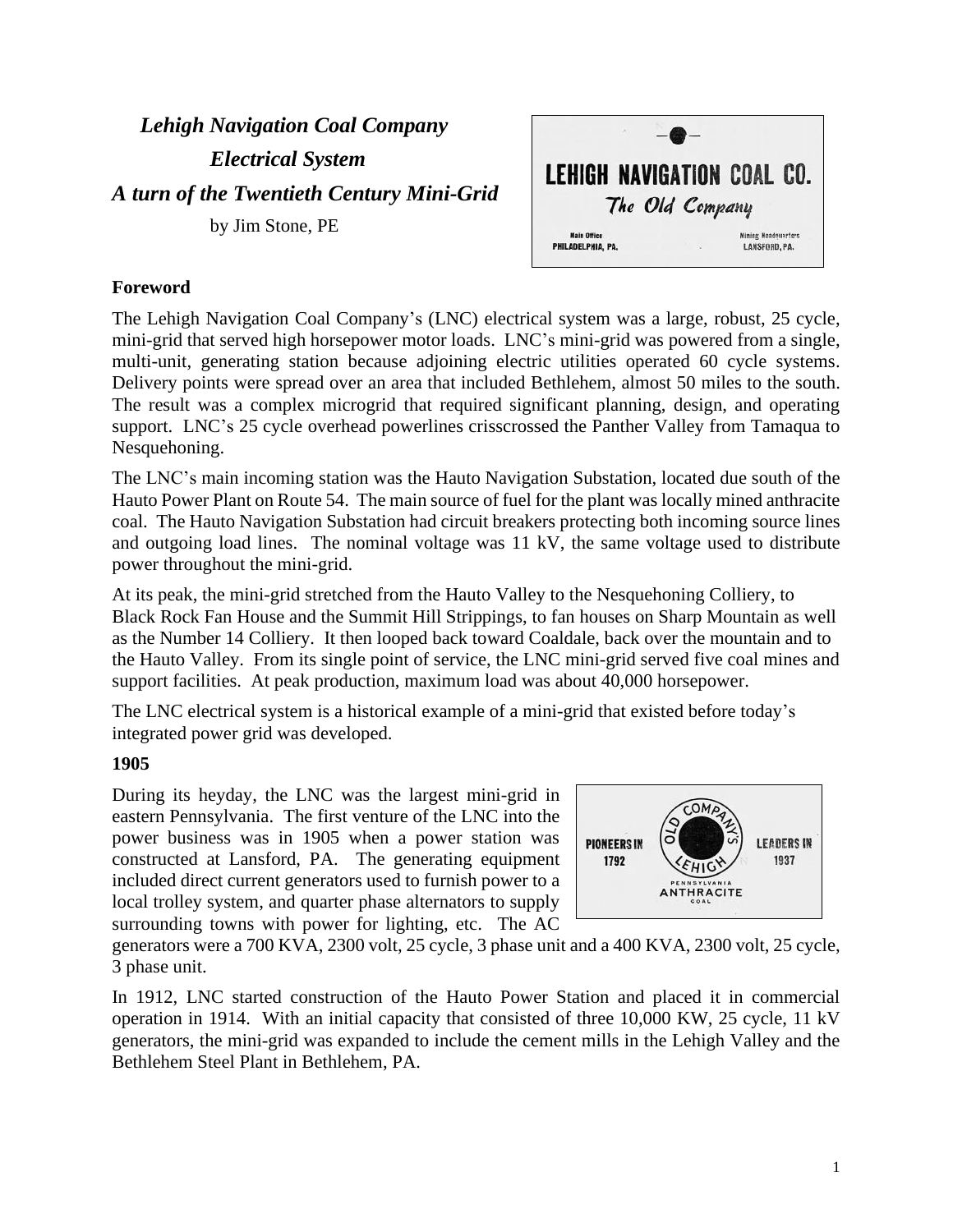# **1917**

Capacity expansion set the stage for the LNC to become a major producer as well as a consumer of electric energy. In 1917, the LNC sold shares of stock in the power plant. Eventually, LNC's power plant and supporting electrical system became Pennsylvania Power and Light Company (PP&L). At this time, LNC included a power factor and a demand clause in power contracts. The demand interval was based on hourly usage.

LNC utilized synchronous motors at mines to mitigate the power factor clause and to improve voltage at their mines. At the Lansford Colliery, two 650 HP compressors were used with one idling as a synchronous condenser to improve power factor. A 660 KVA capacitor at Alliance Colliery and a 600 KVA capacitor at Cranbury Colliery were paid for in less than two years due to the reduced power factor penalty.

A single line diagram of the main feeders from the Hauto Navigation Station to the major colliery loads is illustrated in Figure 1. This shows simplified routing of the power lines to colliery substations. Electrical power was generated at the Hauto Power Plant for use by the coal company and other customers. The one line diagram only shows the



**Figure 1:** LNC 11,000-volt distribution system single line diagram.

major colliery locations and does not shown radial lines from colliery substations to mine ventilation fans and other remote loads. Also, this one line does not show circuit breakers, transformers and major loads but merely shows lines routes. The lines were designated Hauto – Tamaqua #1, Hauto – Tamaqua #2, etc.

## **1930**

Growth of electric power usage was rapid and by 1930 the company had 17 miles of two circuit, three phase, 11 kV transmission lines and 23 miles of one circuit, three phase, 11 kV transmission lines. Substations located at collieries were housed in buildings constructed of brick or formed concrete. Each substation building housed switchgear type circuit breakers, main step-down transformers (11 kV/2.3 kV), and major loads such as the supply for mine hoists, DC supply for underground haulage and main air compressors for drills inside mines (Figures 2, 3 and 4).

## **Substations and Major Electrical Equipment**

Overhead line conductors were 4/0 stranded copper supported on steel towers with through wall bushings at substations. Incoming and outgoing substation terminations included a set of lightning arrestors and a set of choke coils to minimize the probability of lightning surges traveling into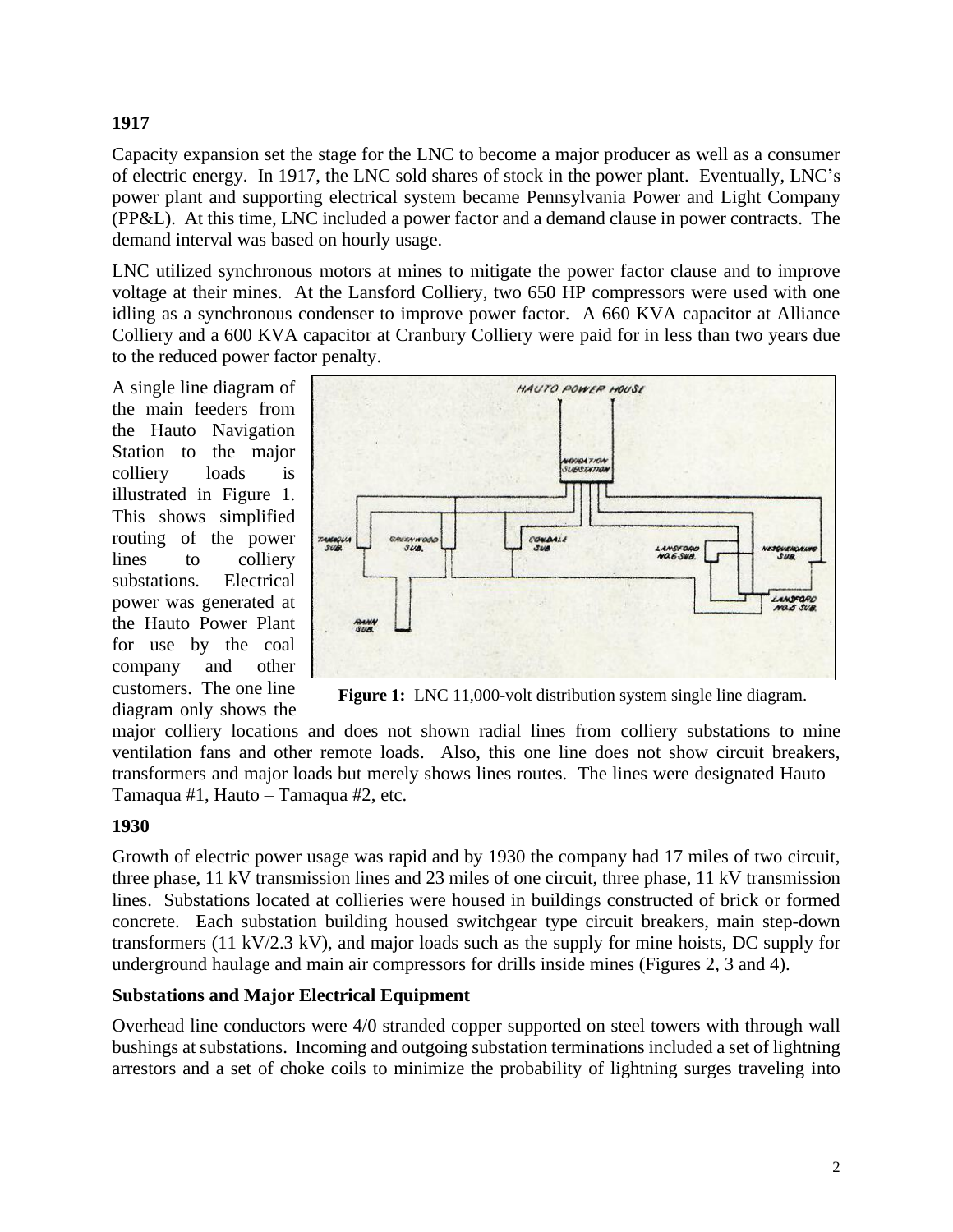building and damaging equipment. 11 kV circuits inside the building consisted of open air bus work supported on porcelain insulators.



**Figure 2**: Exterior of the Hauto Navigation Substation looking south. Two incoming overhead feeders from the Hauto Power Plant are on either end. The Hauto Power Plant was to the north of this building.



**Figure 3:** Interior of the #10 Substation looking at the south wall. 11 kV circuit breakers are in the background; overhead bus work; 2.3 kV circuit breakers are along the east wall (left); main 11 kV / 2.3 kV transformers are on the left. The rotary converter in the foreground supplies DC for underground haulage.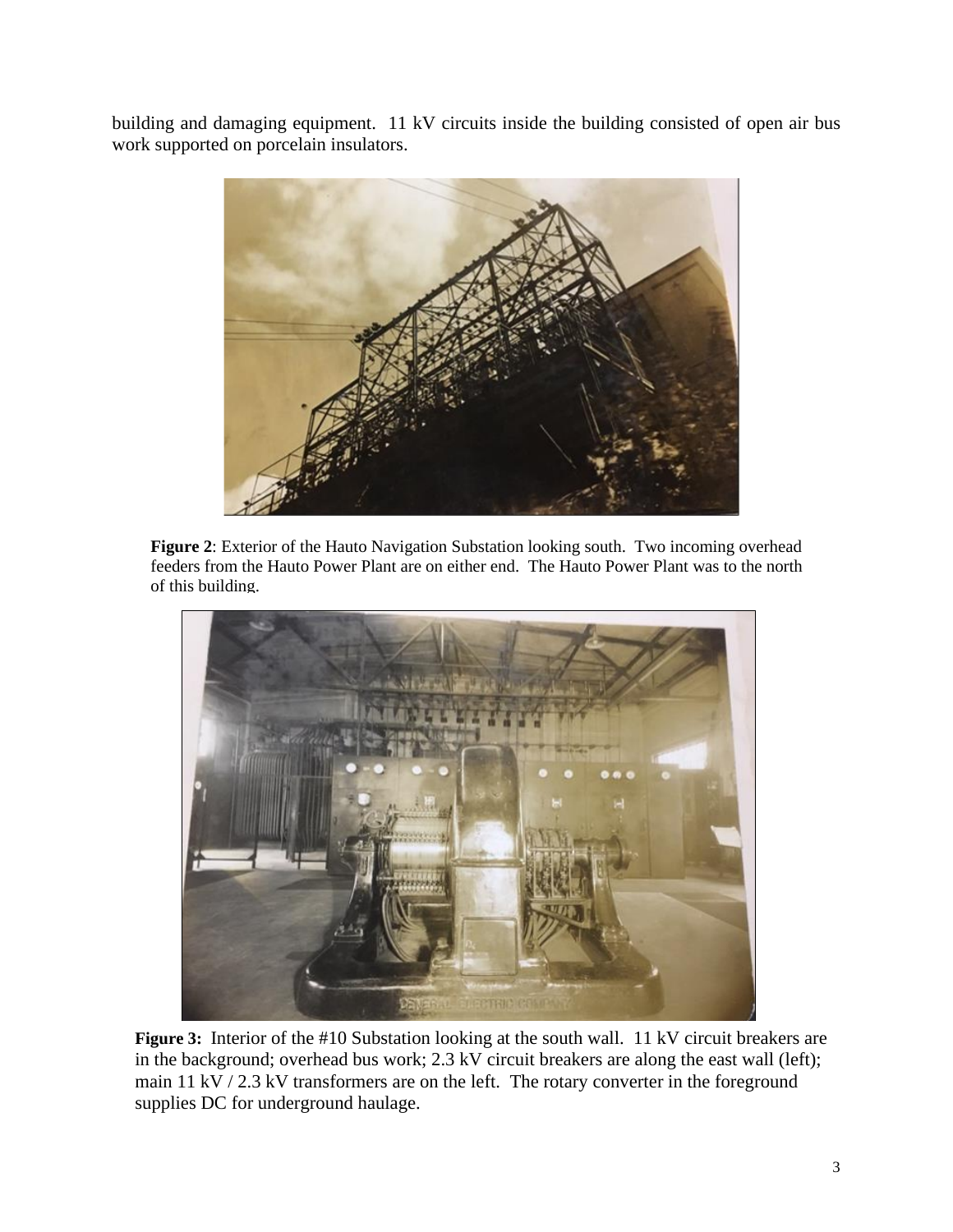

**Figure 4:** View of the 2.3 kV circuit breakers along the east wall at #10 Substation. Circuit breakers are draw out construction. Choke coils are located above circuit breakers.

Step down transformers for major loads, were powered at 2.3 kV, were included in each substation. The transformers were oil filled and suitable for outdoor use. In major substations, 11 kV circuit breakers were utilized for incoming feeder, outgoing feeder, and main transformer protection. The typical substation design included three single phase oil filled transformers banked together as a three-phase bank.

These main transformers would serve as the source to large motor loads. 2.3 KV would be routed inside the substation building to oil circuit breakers and then routed outside on overhead conductor runs to the mine hoists and nearby mine ventilation fans. Air compressors in the substation building and the underground mine de-watering pumps utilized 2.3kV motors as well. When 440 volt power was needed, other step down transformers were installed. 2.3 kV and 440 volt systems were ungrounded, delta connected systems. Delta connections were preferred so that a single phase to ground fault would not impair ventilation, dewatering, and haulage. The one line diagram for the #10 Substation is included as Figure 5.

At this time, it was common to use one large step down transformer bank and feed the circuits at a lower voltage on wooden poles to the loads. The practice in coal breakers of this era was to install one motor and to connect belt drives to crushers, conveyors, and shakers. For example, the #6 Breaker in Lansford, was built in the early 1920s, had 20 motors with a combined rating of 2,975 hp. Present day design is to use a motor for each individual load.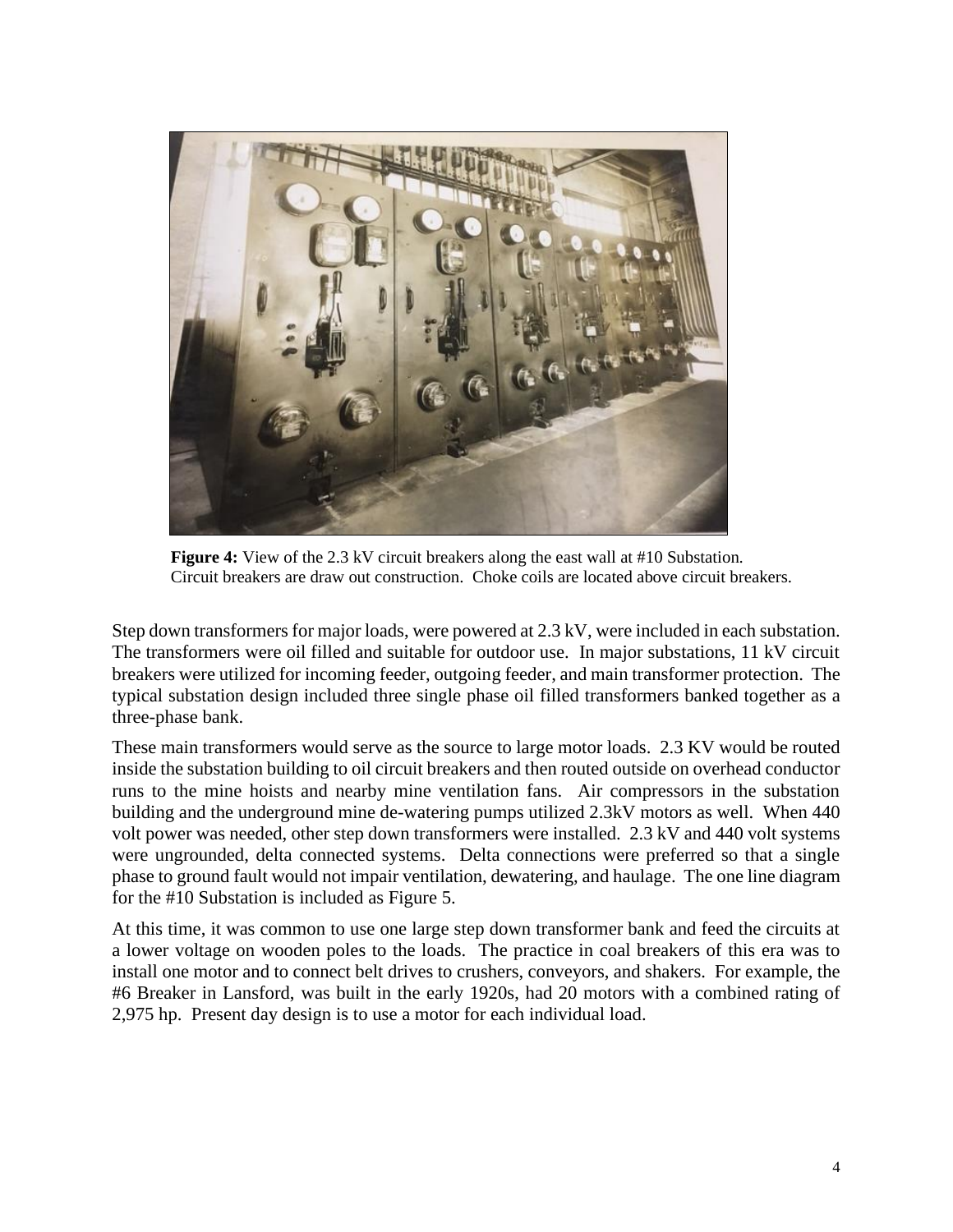

The Hauto Navigation Station used single phase circuit breakers that were ganged together for three phase operation. Protective relays and the controls were mounted on a slate panel on the front with the circuit breaker located on the back side of the slate panel. A unique feature of the circuit breakers at the Hauto Navigation Station was that the circuit breakers were mounted on a roll out truck so that the circuit breakers could be disconnected from their circuits and moved as a visible disconnect from the live circuit (Figure 6 and 7). This design is a precursor of the modern draw out circuit breaker as used in typical metal clad switchgear.

A maintenance pit was provided, to lower circuit breaker oil tanks, for access to contacts during maintenance and repair of circuit breaker contacts. It was more common in that day for indoor applications to use stationary circuit breakers for the higher voltage rather than draw out circuit breakers. Oil circuit breakers have now been supplanted by air magnetic, vacuum and gas insulated circuit breakers.

The Hauto Navigation Station ran twenty four hours a day, seven days a week. It served as the source of electric power to the operation and, as the single line diagram shows, provided multiple paths to switch among the various lines so that each colliery could be fed from multiple sources.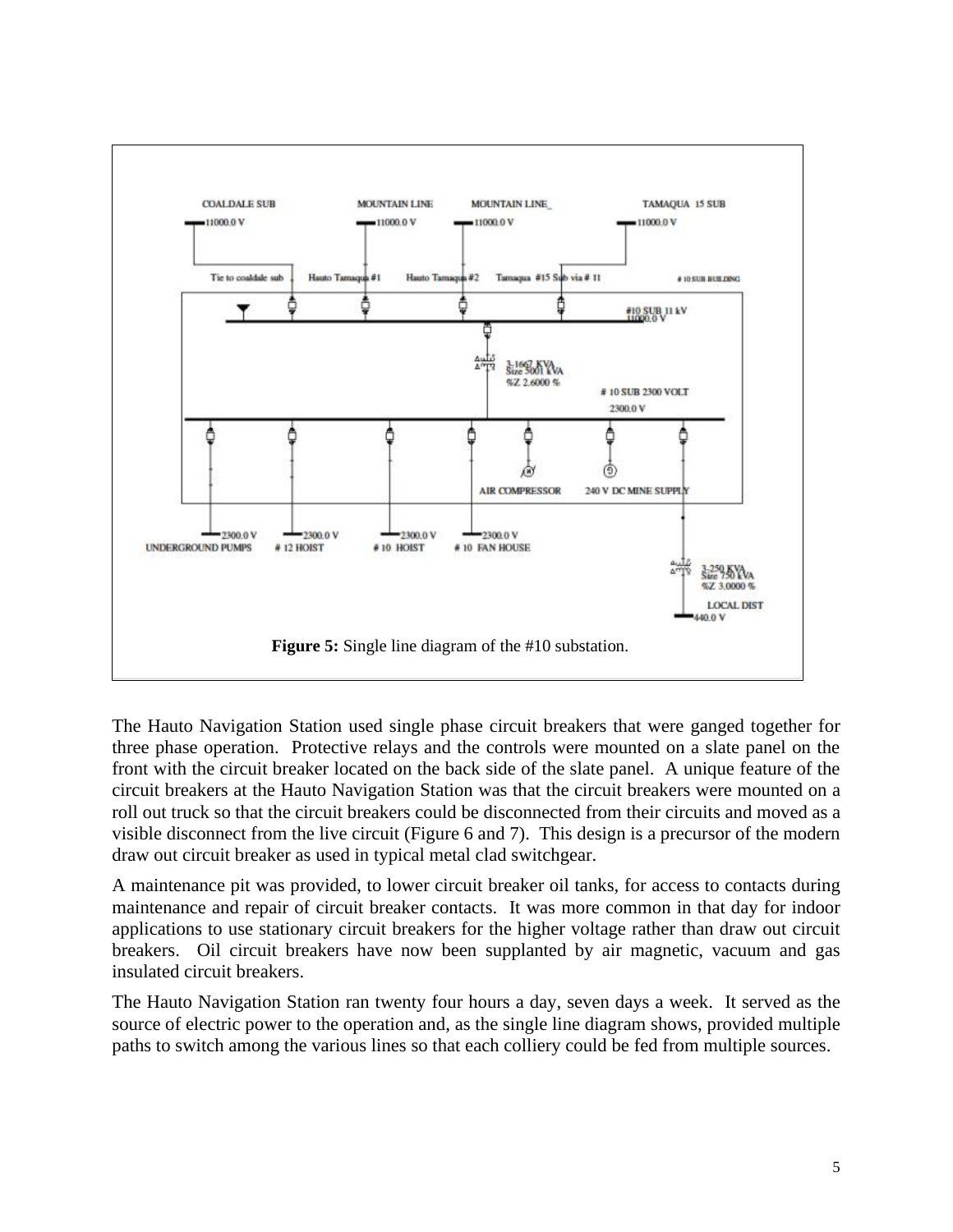

**Figure 6:** Interior of the Hauto Navigation Substation. The circuit breakers are on the north wall facing the Hauto Power Plant. The two incoming feeders are on the ends corresponding to the11 kV single line.

#### **1945**

One of the newer company substations was the upgraded Coaldale Substation, which was rebuilt in 1945. The 11 kV indoor circuit breakers were metal-clad switchgear using circuit-breakers of adequate interrupting capacity to meet the needs of the Pennsylvania Power & Light Company system as part of the new installation**.** The circuit breakers at the new substation were cable/conduit fed via a "pothead" from the outside open bus steel structure into the building, as opposed to bringing in the bare conductors thru porcelain bushings thru the wall. The 11 kV open bus work in the building was eliminated as a safety improvement. This was a big improvement in the safe operation of LNC's electrical facilities. At this time, the fault current supplied by PP&L had increased to more than the interrupting rating of the existing 11 kV oil circuit breakers.

This first generation of the metal-clad switchgear still used oil circuit breakers at the time. This type of equipment was common in major industrial and petrochemical facilities. This equipment at this station was in service well into the 1980s. Part of the reason for the modernization of this substation was the installation of a replacement hoist on the number 7 shaft. The hoist was rated at 1750 HP and reported as the "industries most powerful hoist." The remainder of the mine hoists at the LNC collieries ranged between 1000 and 1250 HP. As precise speed was not needed and DC machines would be prohibitively expensive, the wound rotor induction motor was the natural choice for this application. This was the type of motor used for the hoists from the time of conversion from steam power to the last hoist used by the company.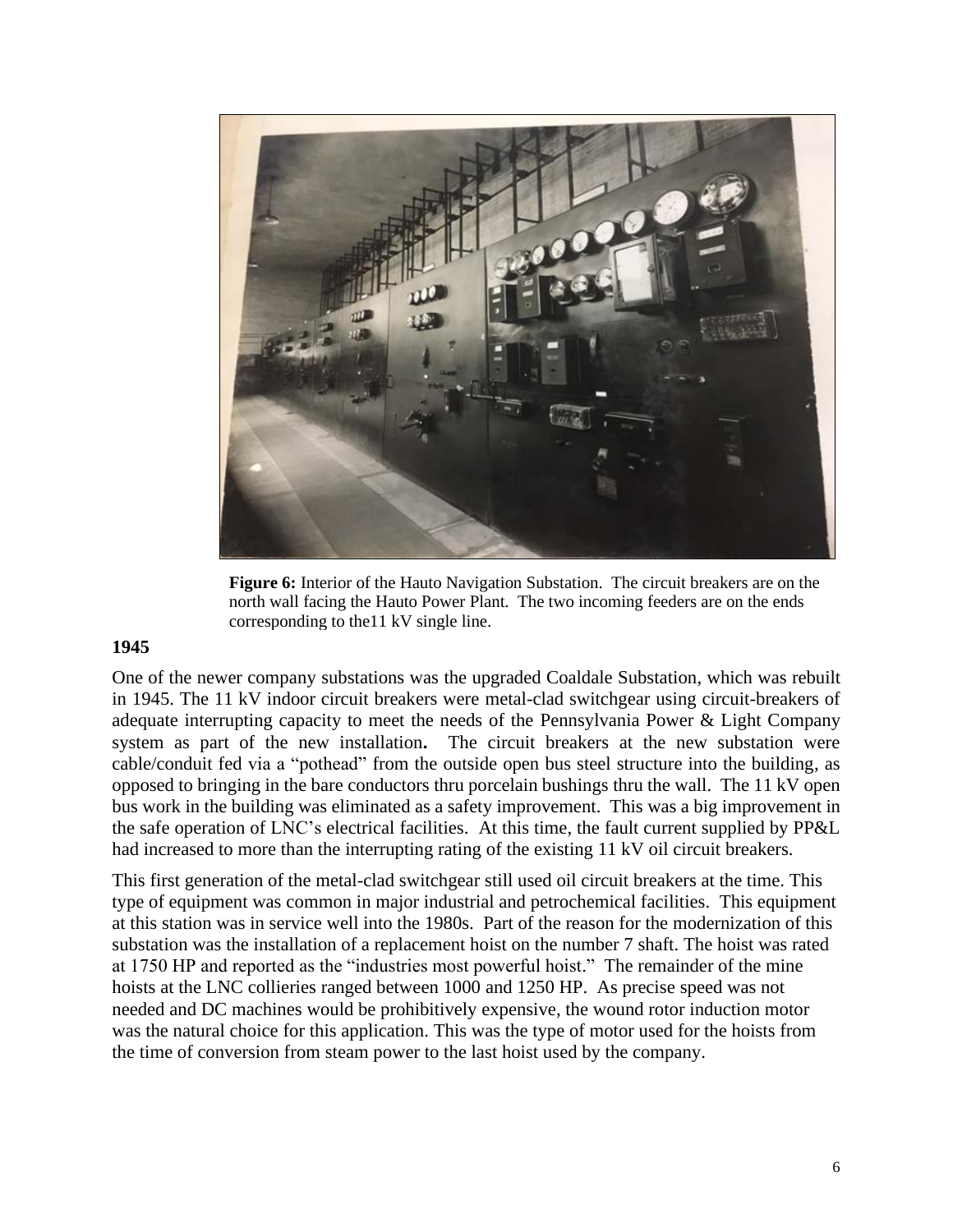

**Figure 7:** Hauto Navigation Substation draw out circuit breaker "truck". There are three individual circuit breaker oil tanks in which the arc is interrupted. Only the first is visible because of the angle of the photo. Protective relays, projection mounted on the front of the slate panel, are part of the draw out circuit breaker assembly.

After the Coaldale Substation modernization DC used for mine haulage was produced using mercury arc rectifiers. Mine locomotives required 240 volt DC. In the early years, rotary converters were located in substation buildings. Rotary converters were similar to motor generators, but instead of having two rotors and two stators, rotary converters had one rotor and one stator. An important difference is that the rotary converter is not electrically isolated while a motor generator set is isolated. Rotary converters are bidirectional, synchronous machines. Rotary converters used by LNC that converted AC voltage to DC for mine haulage service were as large as 500 HP.

Mercury arc rectifiers had a dedicated three winding transformer with phase shifted secondary windings for harmonic control and to minimize the ripple of the rectified AC. The mercury arc rectifier was the precursor of the solid-state diode rectifier. This scheme provided a twelve pulse output waveform essentially the same as present day sources for large variable frequency drives. The transformer serving the rectifier was in this substation into the 1980s.

With evolution of electric industrial technology, mercury arc rectifiers became the method to supply DC in the late 1930s and early 1940s. This greatly reduced the amount of maintenance and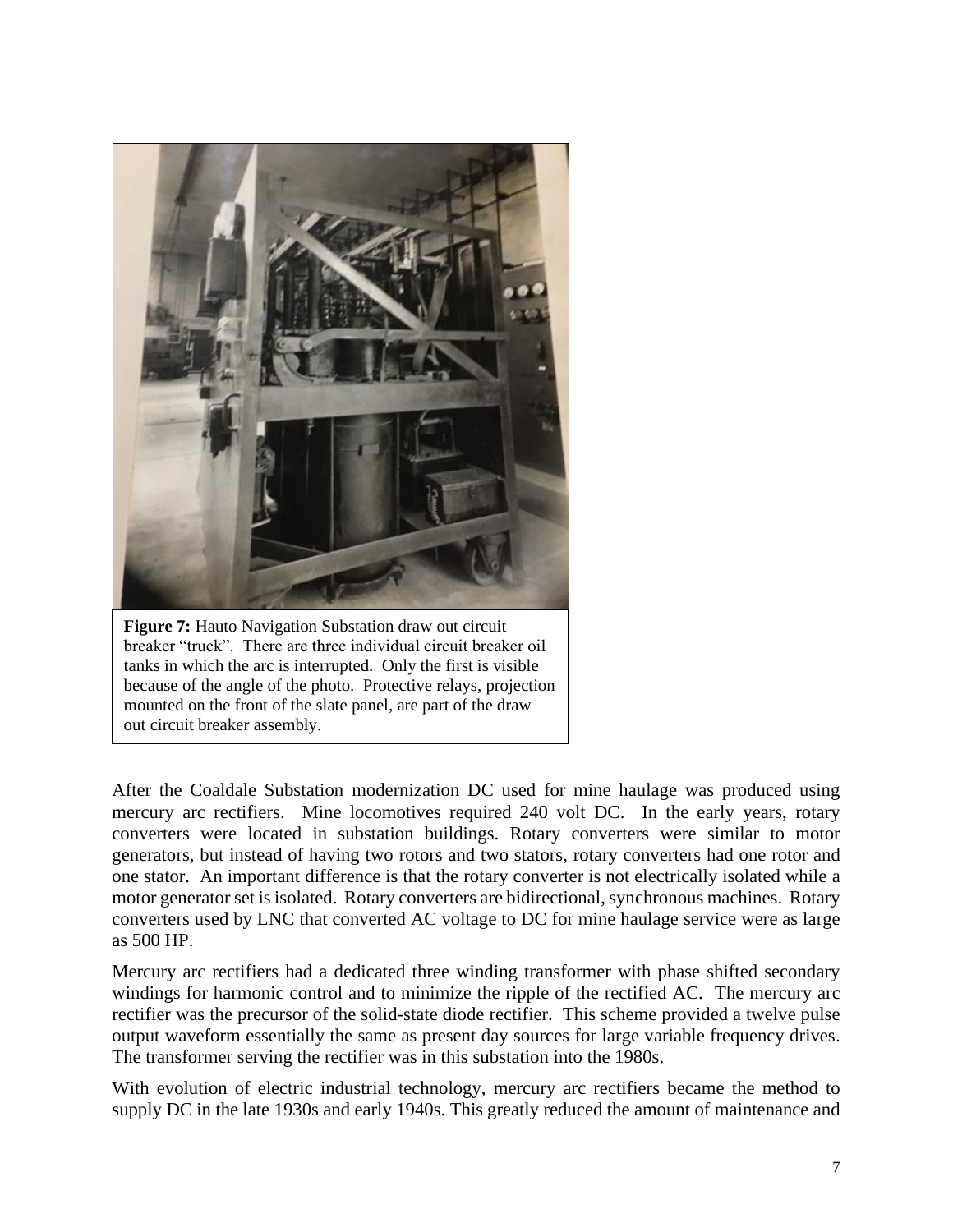complexity needed as opposed to a rotary converter. Rotary converts are still in use in several applications although mostly used as frequency changers such as from 60 to 25 cycles.

Fan houses used for mine ventilation were sometimes close to the main shaft areas, but many were located at remote areas. Since some of the fans could be well over 350 HP, the voltage of the fan motor was 2.3 kV. (New York City subways, built in the early 1900's, used 200 hp, 208 volt ventilation fans that are still in use today.) Ventilation fan motors were mostly squirrel cage induction motors with reduced voltage starting. For remote locations, an 11kV feeder from nearby power lines was installed and a step down transformer powered the fan motor.. The fan house had a building to house the motor and motor controls, but the transformers were located outside on a pad adjacent to the building. As early as 1930, the fans were being operated as remote unmanned sites, a big departure from the days of steam or earlier electrification. Since the fan shafts were routes to the underground facilities, the shafts were also be used as convenient route for a remote source of DC to help improve the voltage drop on the DC haulage feeders.

Air compressors were mostly located at substations; compressed air for drilling operations was transmitted to the mine workings by a borehole or down the shafts. A large air storage tank was adjacent to the substation buildings. Air compressor motors were synchronous, low speed, serving a piston type pump. The motors ranged in horsepower between 50 to 650 HP.

Significant dewatering was needed for underground mining and LNC had motors of several hundred horsepower at pump stations located on various levels for dewatering. One example was the fifth level pump house at the #10 Colliery which had three 650 HP motors. The cable that fed this pump house was a 2.3 kV cable, 800 foot long, installed in the #12 shaft. This cable was three phase, 800 MCM stranded copper, similar to an interlocked armor type cable. The cable weighed 16,544 pounds and was supported on the top of the shaft by one single support. At the time, this cable was the largest cable used in a coal mine in the USA. Cables of this type were typical, and to this day some of these cables are visible at shafts.

## **The Later Years**

After the LNC stopped mining operation in the valley in 1954, Pierce Mining started the Coaldale Mining Company which operated the #8 Colliery and the #9 Mine. About the same time, The Panther Valley Coal Company was established and re-started the Lansford #6 Colliery and the Nesquehoning Mines. These two operations were about all that was left of the extensive coal company facilities. In late 1957, the #6 Colliery and the Nesquehoning Mines were acquired by the Coaldale Mining Company and shortly thereafter, they were shutdown.

Greenwood Mining constructed a new coal breaker at the site of the old # 14 Breaker in the 1960s and much of the machinery from the old shuttered #8 Breaker. Moreover, there was a good deal of old electrical equipment available at the mining operations; it was promptly put in service for use in the new company operations as needed. The new company used strip mining exclusively so the electrical facilities for underground mining became unnecessary.

At this time, 11 kV distributions to #6 Collieries and Nesquehoning operations were abandoned. The tie line from Number 5 substation to Coaldale was removed; the Coaldale Substation and the Greenwood Substation became a switching station. Tamaqua #15 Substation was bypassed. The only lines that remained in service were the Tamaqua and Coaldale lines.

Greenwood Mining Company used electric power shovels with 2.3 kV main motors. The supply used a flexible portable cable from a substation to the machine. In those days, and in the early